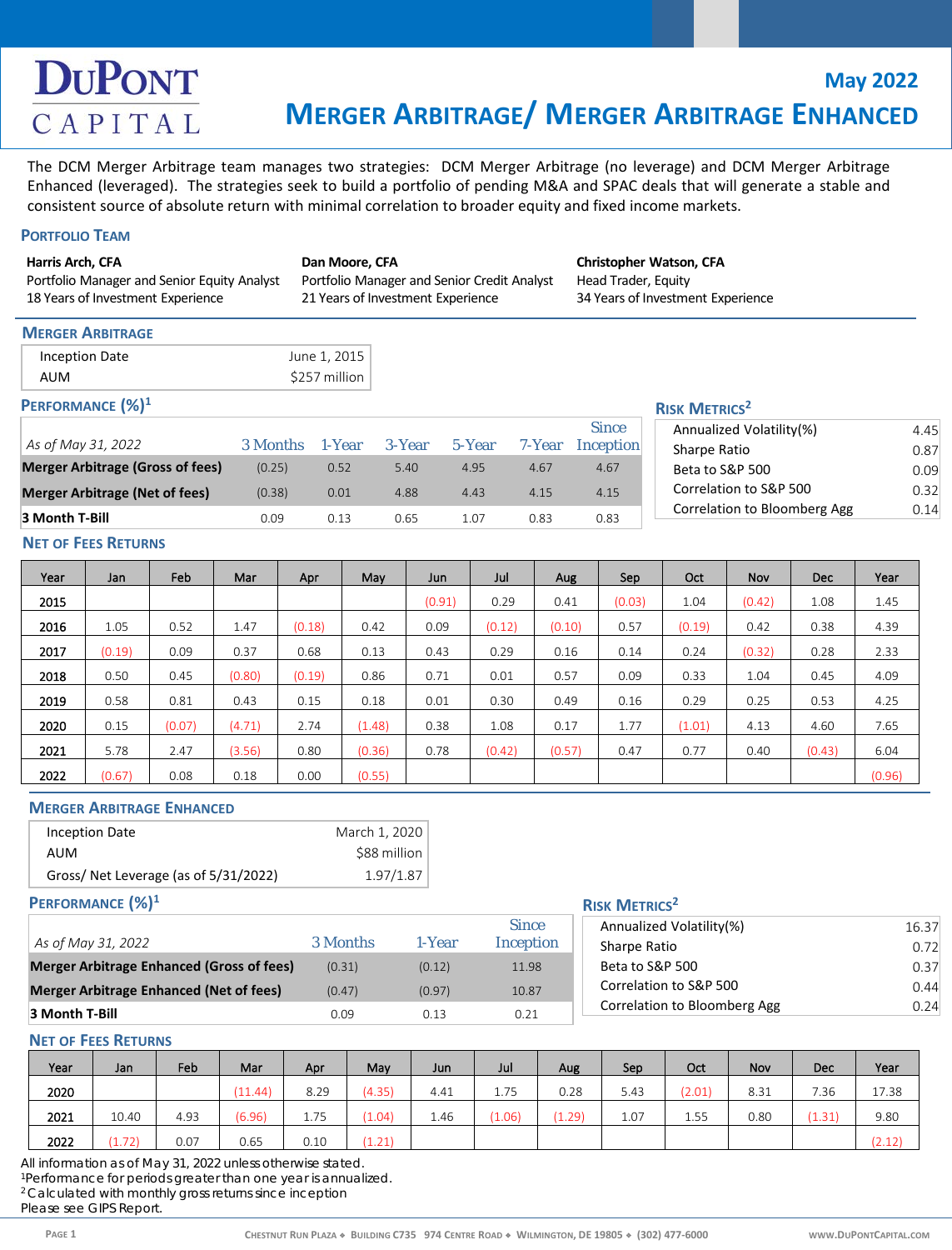#### **GIPS REPORT: MERGER ARBITRAGE**

| Year* | Gross<br>Return (%) | <b>Net</b><br>Return (%) | Benchmark<br>Return (%) | Composite 3-year<br>Std Deviation (%) | Benchmark 3-year<br>Std Deviation (%) | Number of<br>Portfolios | Internal<br>Dispersion (%) | <b>Composite Assets</b><br>(\$ millions) | <b>Total Firm Assets</b><br>(\$ millions) |
|-------|---------------------|--------------------------|-------------------------|---------------------------------------|---------------------------------------|-------------------------|----------------------------|------------------------------------------|-------------------------------------------|
| 2021  | 6.6                 | 6.0                      | 0.0                     | 6.5                                   | 0.3                                   | $\leq$ 5                | N/A                        | 259                                      | 26.069                                    |
| 2020  | 8.2                 | 7.6                      | 0.6                     | 5.1                                   | 0.2                                   | $\leq$ 5                | N/A                        | 243                                      | 27.066                                    |
| 2019  | 4.8                 | 4.3                      | 2.2                     | 1.2                                   | 0.2                                   | $\leq$ 5                | N/A                        | 175                                      | 25,696                                    |
| 2018  | 4.6                 | 4.1                      | 1.8                     | .5                                    | 0.2                                   | $\leq$ 5                | N/A                        | 157                                      | 26,318                                    |
| 2017  | 2.8                 | 2.3                      | 0.8                     | N/A                                   | N/A                                   | $\leq$ 5                | N/A                        | 135                                      | 28.640                                    |
| 2016  | 4.9                 | 4.4                      | 0.3                     | N/A                                   | N/A                                   | $\leq$ 5                | N/A                        | 132                                      | 26,029                                    |
| 2015  |                     | $\overline{A}$           | 0.0                     | N/A                                   | N/A                                   | $\leq$ 5                | N/A                        | 20                                       | 27,022                                    |

\*Partial Year (June 1 – December 31, 2015)

1. DuPont Capital Management (DCM) claims compliance with the Global Investment Performance Standards (GIPS®) and has prepared and presented this report in compliance with the GIPS standards. DCM has been independently verified for the periods January 1, 1993 through December 31, 2021.

2. A firm that claims compliance with the GIPS standards must establish policies and procedures for complying with all the applicable requirements of the GIPS standards. Verification provides assurance on whether the firm's policies and procedures related to composite maintenance, as well as the calculation, presentation, and distribution of performance, have been designed in compliance with the GIPS standards and have been implemented on a firm-wide basis. The DCM Merger Arbitrage composite has had a performance examination for the periods January 1, 2017 through December 31, 2021. The verification and performance examination reports are available upon request.

3. DCM is an investment adviser registered under the Investment Advisers Act of 1940. DCM is a wholly owned subsidiary of Corteva, Inc. Registration does not imply a certain level of skill or training.

4. DCM Merger Arbitrage Composite (inception date – 06/01/2015) includes all accounts that invests in pending merger and acquisition deals, seeking to capture the spread between the target's current price and the deal price upon close. The strategy invests in both cash and stock deals. The strategy also invests in Special Acquisition Companies ("SPACs"). The strategy portfolio weightings are dependent on the risk and return characteristics of the pending deal and SPAC opportunities. The strategy makes use of leverage by borrowing securities for shorting from the Prime Broker. The gross leverage of accounts in the composite may be up to, but not exceed, 200% of capital.

5. The composite benchmark is the 3-Month T-Bill Index, which is issued by the U.S. Government and matures every three months. The benchmark is for information purposes only and is not composed of securities held in the strategy. It is important to note that the strategy utilizes long and short positions in securities that carry certain risks not associated with the benchmark, e.g., volatility, illiquidity, and the risk of loss of capital. The returns for this index do not include any transaction costs, management fees or other costs. Benchmark returns are not covered by the report of independent verifiers.

6. Performance results reflect the reinvestment of dividends and other earnings. Valuations are computed and performance is reported in U.S. dollars. Composite returns are calculated net of non-reclaimable withholding taxes. Gross-of-Fees returns are presented before management and custodial fees but after all trading expenses. Net-of-Fees returns are calculated monthly by deducting 1/12th of the highest applicable fee rate in effect for the respective time period from the gross composite return. The DCM Merger Arbitrage fee schedule is as follows: 0.50% first \$20 million, 0.45% next \$30 million, 0.40% thereafter.

7. This strategy makes use of leverage by shorting equity securities. While the risk of loss with an equity holding is typically limited to the amount invested, the risk of loss in a short sale may be unlimited as the price of the applicable security rises. The gross leverage of accounts in the composite may be up to, but not exceed, 200% of capital. Gross leverage is defined as the sum of long and short exposure divided by capital.

8. Securities and other instruments in which the composite invests may be denominated or quoted in currencies other than the U.S. dollar (Base Currency). Changes in foreign currency exchange rates can affect the value of an investor's account. This risk, generally known as "currency risk," means that a strong U.S. dollar (Base Currency) will reduce returns for investors while a weak U.S. dollar (Base Currency) will increase those returns. DCM may seek to protect the value of the portfolio holdings against currency risk by engaging in currency hedging transactions. Currency hedging involves special risks including possible default by the other party to the transaction and illiquidity. DCM routinely uses derivatives (i.e., currency forwards) to manage portfolio risks, reduce the cost of structuring the accounts, or to capture value disparities between financial instruments.

9. The composite may invest in SPAC units which includes common stock and warrants. An investment in a SPAC is subject to a variety of risks. There is no guarantee that the SPACs in which the composite invests will complete an acquisition or that any acquisitions completed by the SPACs will be profitable. The values of investments in SPACs may be highly volatile and these investments may also have little or no liquidity. Warrants are exercisable based on the terms and have potential to be worthless.

10. The 3-year ex post standard deviation of the composite and benchmark is not presented because 36 monthly returns are not available, "N/A" is noted. 11. Internal dispersion is calculated using the equal-weighted standard deviation of annual gross returns of those portfolios that were included in the composite for the entire year. For those periods with five or fewer accounts included in the entire year, "N/A" is noted as the dispersion is not considered meaningful. 12. Prior to January 1,2021, DCM used temporary accounts (rebalance accounts) to temporarily hold significant cash flows until they are invested according to the

composite strategy or disbursed. DCM defined a significant cash flow for this composite as an external cash flow within a portfolio equal to or greater than 10% of the portfolio's beginning of day market value.

13. Accounts in the composite may be aggregated with other accounts managed by DCM (and not included in this composite) for the purpose of determining prime brokerage collateral requirements. Therefore, the performance of accounts in this composite may not be the same as that of an account with a different prime broker relationship.

14. Past performance is not indicative of future performance. It should not be assumed that results in the future will be profitable or equal to past performance. These performance disclosures apply to all of the DCM investment performance data presented herein.

15. This composite was created in January 2018. A list of composite descriptions is available upon request as are policies for valuing investments, calculating performance, and preparing GIPS Reports.

16. GIPS® is a registered trademark of CFA Institute. CFA Institute does not endorse or promote this organization, nor does it warrant the accuracy or quality of the content contained herein.